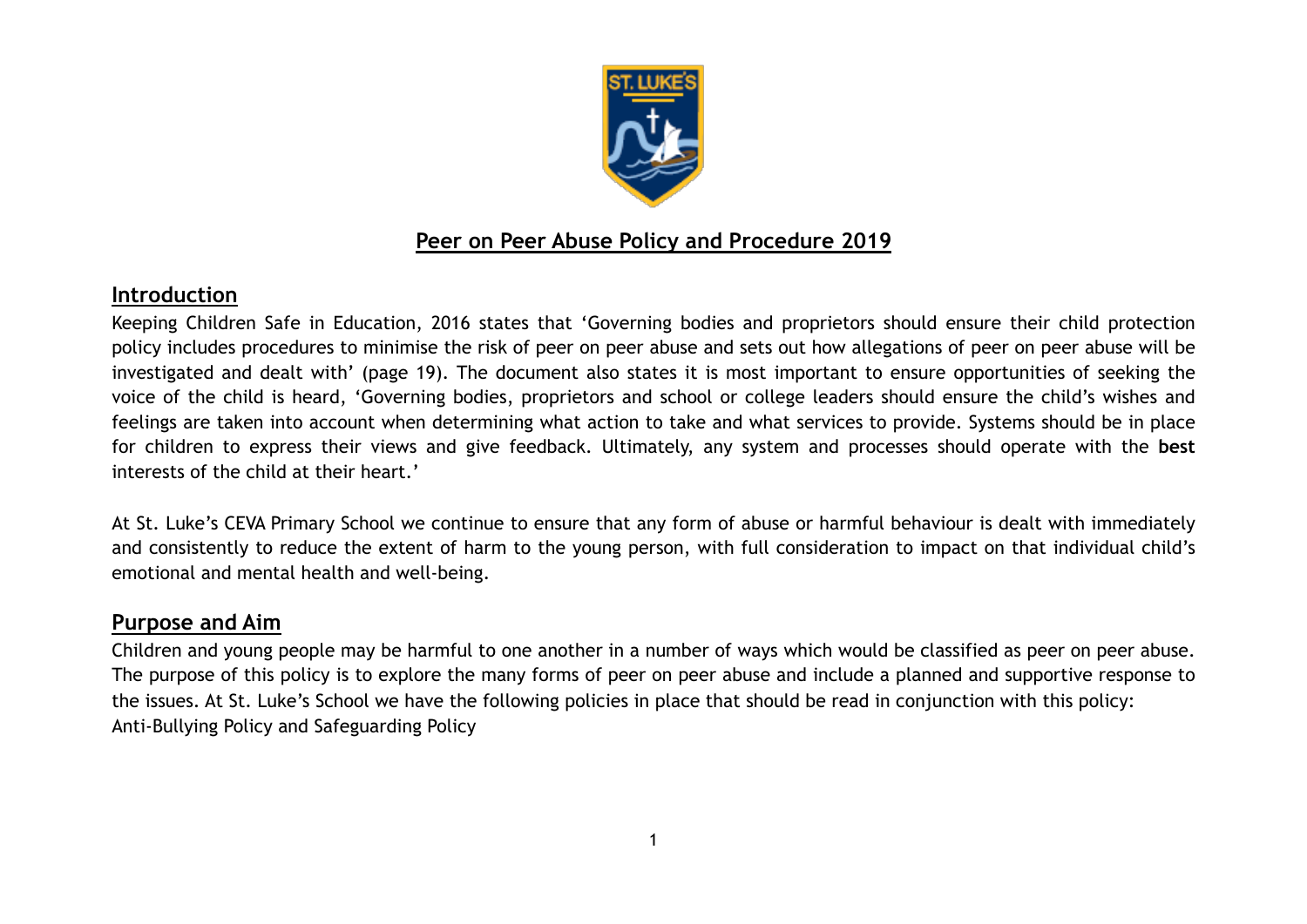### **Framework and Legislation**

This policy is supported by the key principles of the Children's Act, 1989 that the child's welfare is paramount. Another key document that focuses adult thinking towards the views of the child is Working Together, 2015, highlighting that every assessment of the child, 'must be informed by the views of the child' and within that 'It is important to understand the resilience of the individual child when planning appropriate services. (Working Together, 2015:23) This is clearly echoed by Keeping Children Safe in Education, 2016 through ensuring procedures are in place in schools and settings to hear the voice of the child.

### **Introduction to abuse and harmful behaviour**

Abusive behaviour can happen to pupils in schools and settings and it is necessary to consider what abuse is and looks like, how it can be managed and what appropriate support and intervention can be put in place to meet the needs of the individual and what preventative strategies may be put in place to reduce further risk of harm.

Abuse is abuse and should never be tolerated or passed off as 'banter' or 'part of growing up'. Equally, abuse issues can sometimes be gender specific e.g. girls being sexually touched/assaulted and boys being subject to initiation/hazing type violence (KCSIE, 2016). It is important to consider the forms abuse may take and the subsequent actions required.

# **Types of abuse**

There are many forms of abuse that may occur between peers and this is not exhaustive. Each form of abuse or prejudiced behaviour is described in detail followed by advice and support on actions to be taken.

# **Physical abuse e,g. (biting, hitting, kicking, hair pulling etc.)**

Physical abuse may include, hitting, kicking, nipping, shaking, biting, hair pulling, or otherwise causing physical harm to another person. There may be many reasons why a child harms another and it is important to understand why a young person has engaged in such behaviour, including accidently before considering the action or punishment to be undertaken.

# **Sexually harmful behaviour/sexual abuse e.g. (inappropriate sexual language, touching, sexual assault etc.**

Sexually harmful behaviour from young people is not always contrived or with the intent to harm others. There may be many reasons why a young person engages in sexually harmful behaviour and it may be just as distressing to the young person who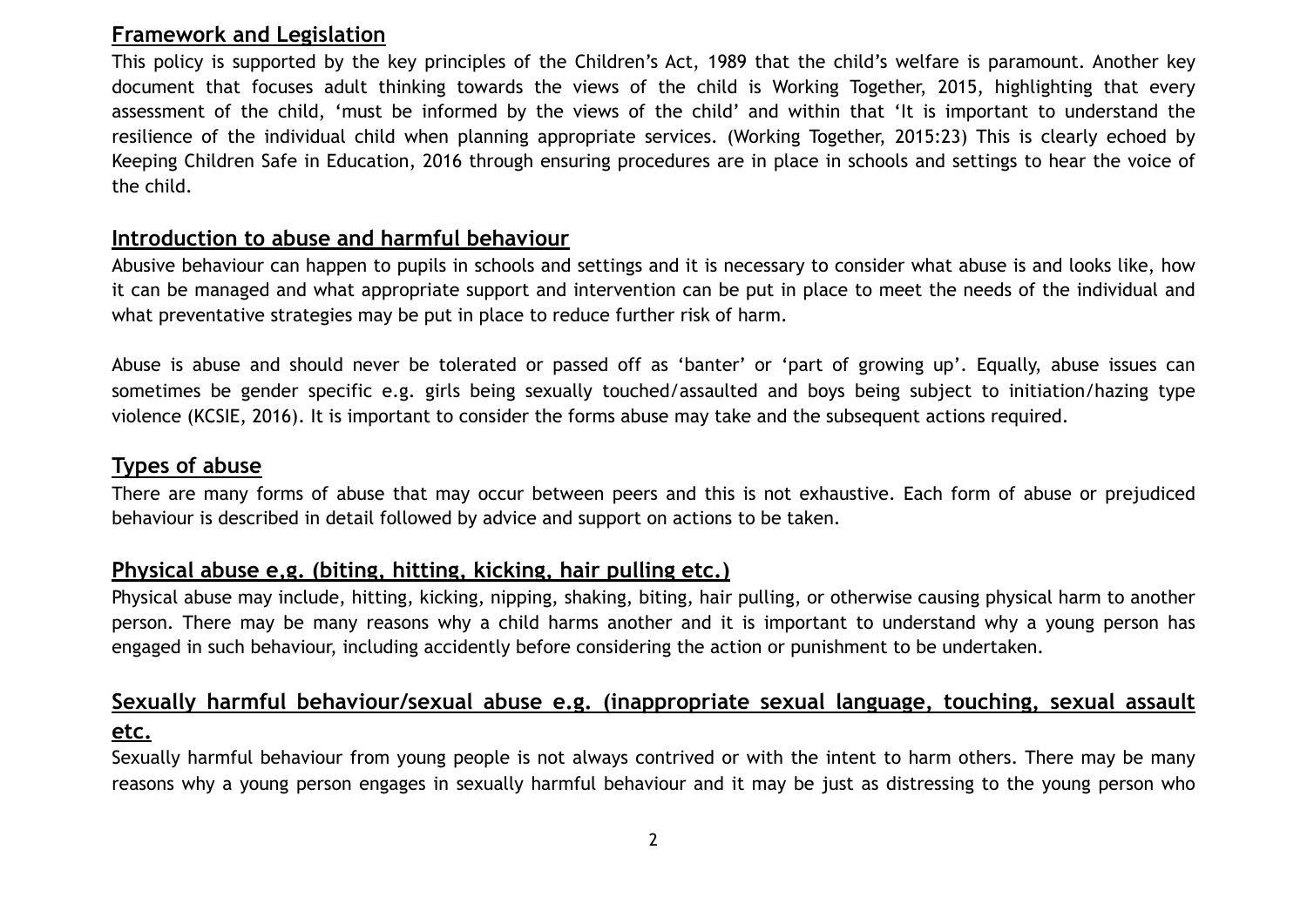instigates it as well as the young person it is intended towards. Sexually harmful behaviour may range from inappropriate sexual language, inappropriate role play, to sexually touching another or sexual assault/abuse.

## **Bullying (physical, name calling, homophobic etc).**

Bullying is unwanted, aggressive behaviour among school aged children that involves a real or perceived power imbalance. The behaviour is repeated, or has that potential to be repeated, over time. Both young people who are bullied and who bully others may have serious, lasting problems.

In order to be considered bullying, the behaviour must be aggressive and include:

- An imbalance of power: Young people who bully use their power such as physical strength, access to embarrassing information, or popularity to control or harm others. Power imbalances can change over time and in different situations, even if they involve the same people.
- Repetition: Bullying behaviours happen more than once or have the potential to happen more than once.

Bullying includes actions such as making threats, spreading rumours, attacking someone physically or verbally or for a particular reason e.g. size, hair colour, gender, sexual orientation and excluding someone from a group on purpose.

## **Cyber bullying**

Cyber bullying is the use of phones, instant messaging, e-mail, chat rooms or social networking sites such as Facebook and Twitter to harass, threaten or intimidate someone for the reasons stated above.It is important to state that cyber bullying can very easily fall into criminal behaviour under the Malicious Communications Act 1988: section 1 which states that electronic communications which are indecent or grossly offensive, convey distress or false information or demonstrate that there is an intention to cause distress or anxiety to the victim would be deemed criminal behaviour.If the behaviour involves the use of taking or distributing indecent images of young people under the age of 18, then this is also a criminal offence under the Sexual Offences Act 2003. Outside of the immediate support of young people may require in these instances, the school will have no choice but to involve the police to investigate these situations.

### **Sexting**

Sexting is when someone sends or receives a sexually explicit text, image or video. This includes sending 'nude pic', 'rude pics' or 'nude selfies'. Pressuring someone into sending a nude picture can happen in any relationship and to anyone, whatever their age, gender or sexual preference.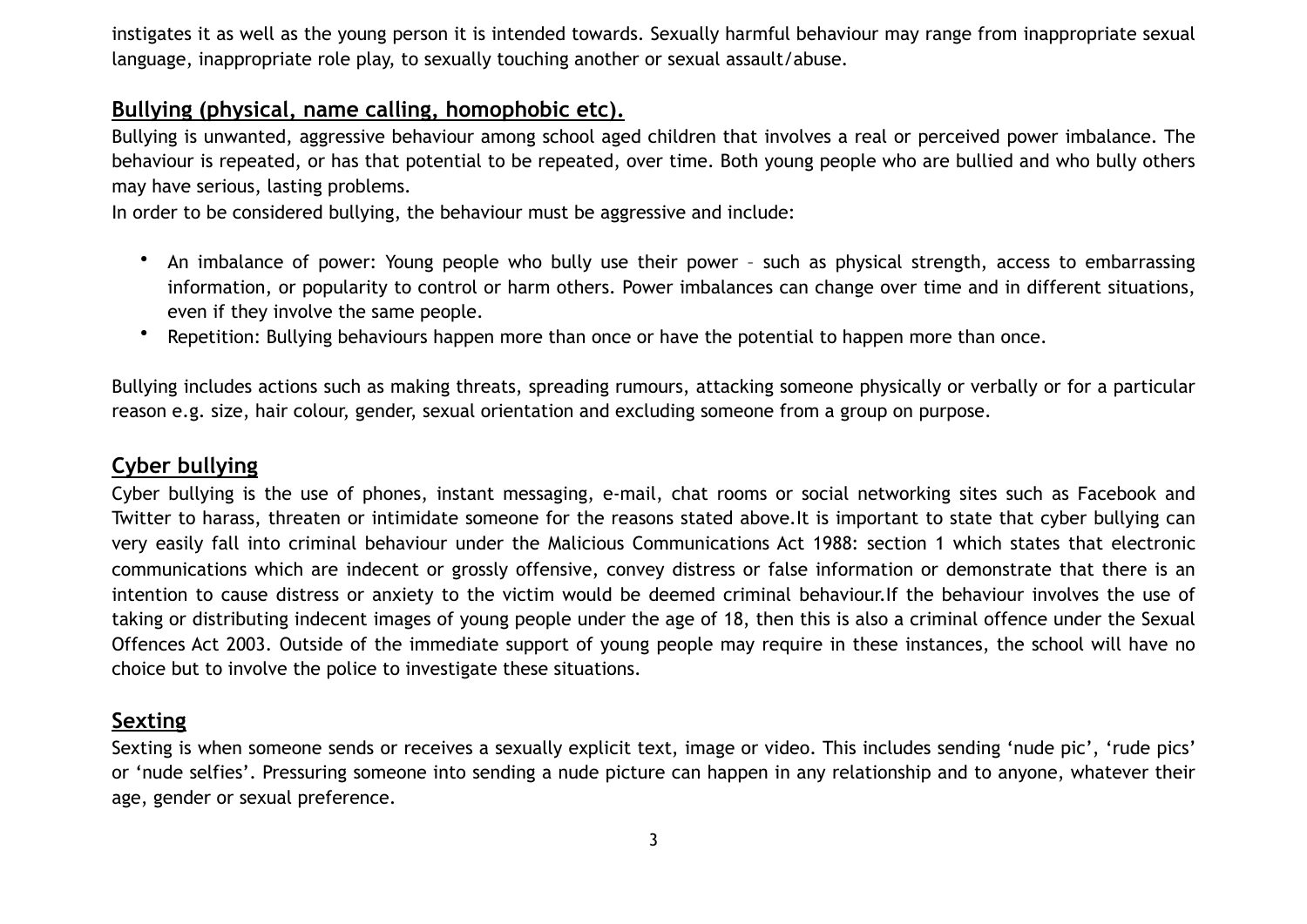However, once the image is taken and sent, the sender has lost control of the image and these images could end up anywhere. By having in their possession, or distributing, indecent images of a person under the age of 18 onto someone else, young people are not even aware that they could be breaking the law as stated as these are offences under the Sexual Offences Act 2003.

# **Upskirting**

Upskirting is now a form of peer-on-peer abuse as designated by the new KCSIE Sept 2019. It's a criminal offence and is now listed in paragraph 27. **Definition**: upskirting is typically when a photograph is taken under a person's clothing without them knowing, for sexual gratification or to cause the victim humiliation, distress or alarm.

# **Initiation/Hazing**

Hazing is a form of initiation ceremony which is used to induct newcomers into an organisation such as a private school, sports team etc. There are a number of different forms, from relatively mild rituals to severe and sometimes violent ceremonies. The idea behind this practice is that it welcomes newcomers by subjecting them to a series of trials which promote a bond between them. After the hazing is over, the newcomers also have something in common with older members of the organisation because they all experienced it as part of a rite of passage. Many rituals involve humiliation, embarrassment, abuse and harassment.

## **Prejudiced Behaviour**

The term prejudice- related bullying refers to a range of hurtful behaviour, physical or emotional or both, which causes someone to feel powerless, worthless, excluded or marginalised and which is connected with prejudices around belonging, identity and equality in wider society – in particular, prejudices to do with disabilities and special educational needs, ethnic, cultural and religious backgrounds, gender, home life, (for example in relation to issues of care, parental occupation, poverty and social class) and sexual identity (homosexual, bisexual, transsexual).

## **Teenage relationship abuse**

Teenage relationship abuse is defined as a pattern of actual or threatened acts of physical, sexual and/or emotional abuse, perpetrated by an adolescent (between the ages of 13 and 18) against a current of former partner. Abuse may include insults, coercion, social sabotage, sexual harassment, threats and /or acts of physical or sexual abuse. The abusive teen uses this pattern of violent and coercive behaviour, in a heterosexual or same gender relationship, in order to gain power and maintain control over the partner.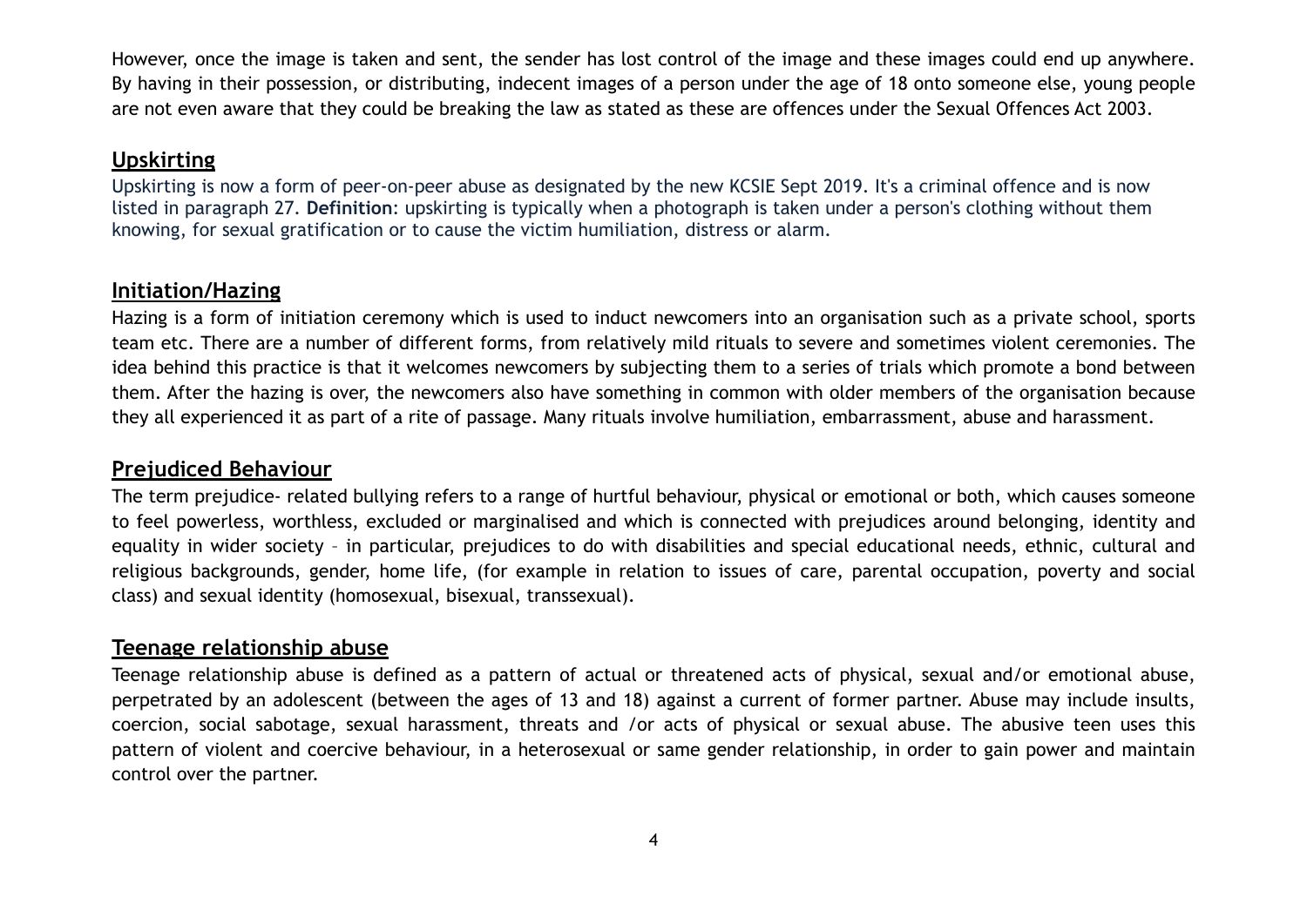# **Expected action taken from all staff**

Although the type of abuse may have a varying effect on the victim and initiator of the harm, these simple steps can help clarify the situation and establish the facts before deciding the consequences for those involved in perpetrating harm. It is important to deal with a situation of peer abuse immediately and sensitively. It is necessary to gather the information as soon as possible to get the true facts around what has occurred as soon after the child(ren) may have forgotten. It is equally important to deal with it sensitively and think about the language used and the impact of that language on both the children and the parents when they become involved. For example; do not use the word perpetrator, this can quickly create a 'blame' culture and leave the child labelled.

In all cases of peer on peer abuse it is necessary that all staff are trained in dealing with such incidents, talking to young people and instigating immediate support in a calm and consistent manner. Staff should not be prejudiced, judgemental, dismissive or irresponsible in dealing with such sensitive matters.

## **Gather the facts**

Speak to all the young people involved separately, gain a statement of facts from them and use consistent language and open questions for each account. The easiest way to do this is not to have a line of questioning but to ask the young people to tell you what happened. Only interrupt the young person from this to gain clarity with open questions, 'where, when, why, who'. (What happened? who observed the incident? what was seen? what was heard/ did anyone intervene?)

#### **Consider the intent (begin to Risk Assess)**

Has this been a deliberate or contrived situation for a young person to be able to harm another?

#### **Decide on your next course of action**

If from the information that you gather believe any young person to be at risk of significant harm you must make a safeguarding referral to the Designated Safeguarding Lead/ Deputy Lead immediately (where a crime has been committed the police should be involved also). If this is the case, once social care has been contacted and made a decision on what will happen next you may be provided with feedback from the safeguarding team. If social care and the police intend to pursue this further they may ask to interview the young people in school or they may ask for parents to come to school to be spoken to also. It is important to be prepared for every situation and the potential time it may take. It may also be that social care feels that it does not meet their criteria in which case you may challenge that decision, with that individual or their line manager. If on discussion however, you agree the decision, you may then be left to inform parents.

**Informing parents**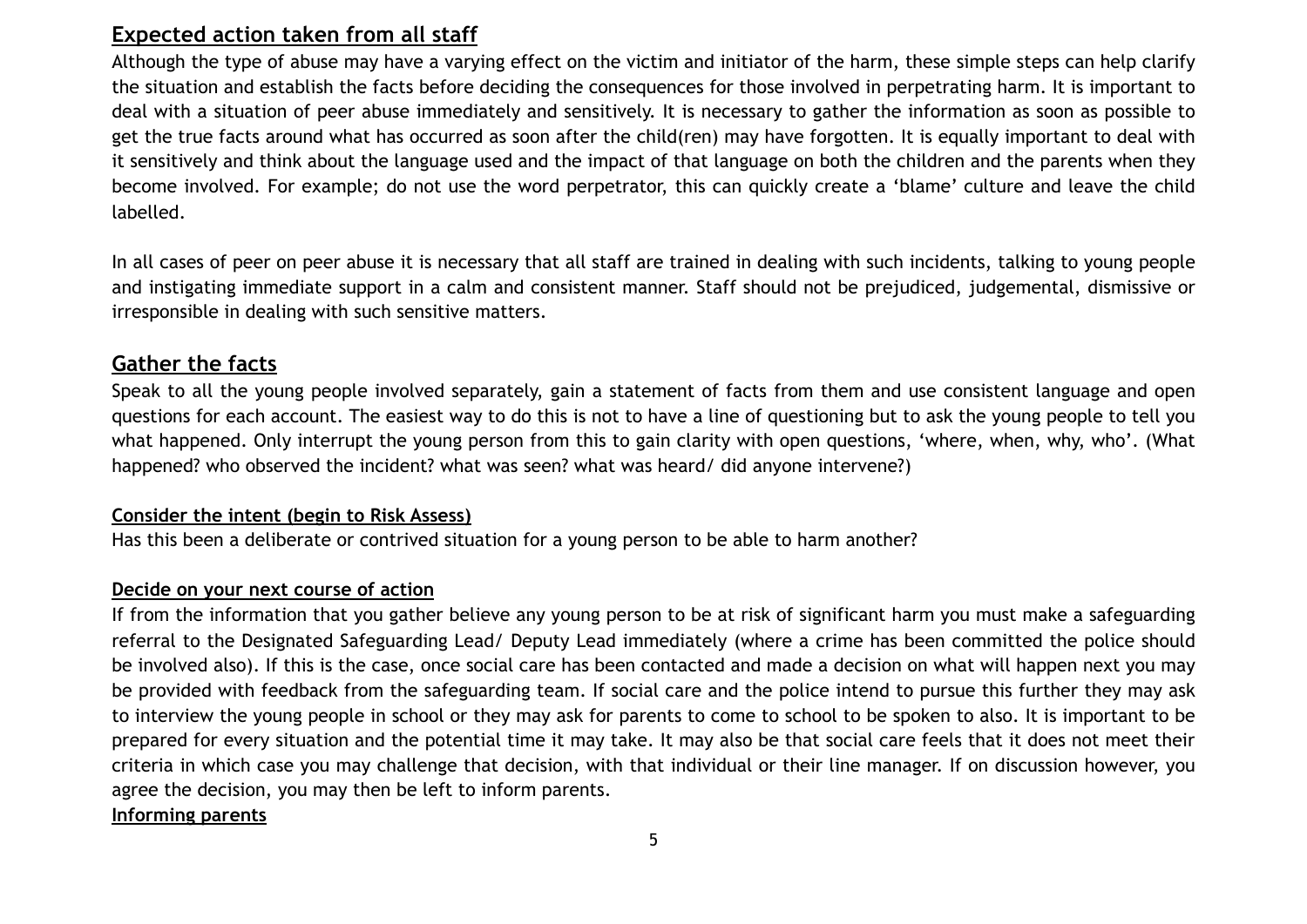If, once appropriate advice has been sought from the police/social care the Designated Safeguarding Lead/ Deputy Lead will inform parents. If services are not going to be involved the equally, this information may need to be shared with parents. If a young person is deemed to be 'Gillick Competent' following the 'Fraser' guidelines and does not wish you to share the information with parents, then the school must consider this especially for example if the young person is pregnant and this is why they are being bullied (unless this has occurred through significant harm in which case a criminal/social care case is likely or the young person is under the age of 13).

In all circumstances where the risk of harm to the child is evident then the school should encourage the young person to share the information with their parent or even with them (they may be scared to tell parents that they are being harmed in any way). Where school can evidence they are acting in the best interests of the young person they would not be criticised, however this would be the case if they actively breached the rights and choices of the young person.

The best way to inform parents is face to face. Although this may be time consuming, the nature of the incident and the type of harm/abuse a young person may be suffering can cause fear and anxiety to parents whether their child is the child who was harmed or who harmed another.

## **Points to consider for the Safeguarding Team:**

#### **What is the age of the children involved?**

How old are the young people involved in the incident and is there any age difference between those involved? (In relation to sexual exploration, children under the age of 5, in particular 1-4 year olds who are learning toileting skills may show a particular interest in exploration at around this stage. This, however should not be overlooked if other issues arise

#### **Where did the incident or incidents take place?**

Was the incident in an open, visible place to others? If so, was it observed? If not, is more supervision required within this particular area?

#### **What was the explanation by all children involved of what occurred?**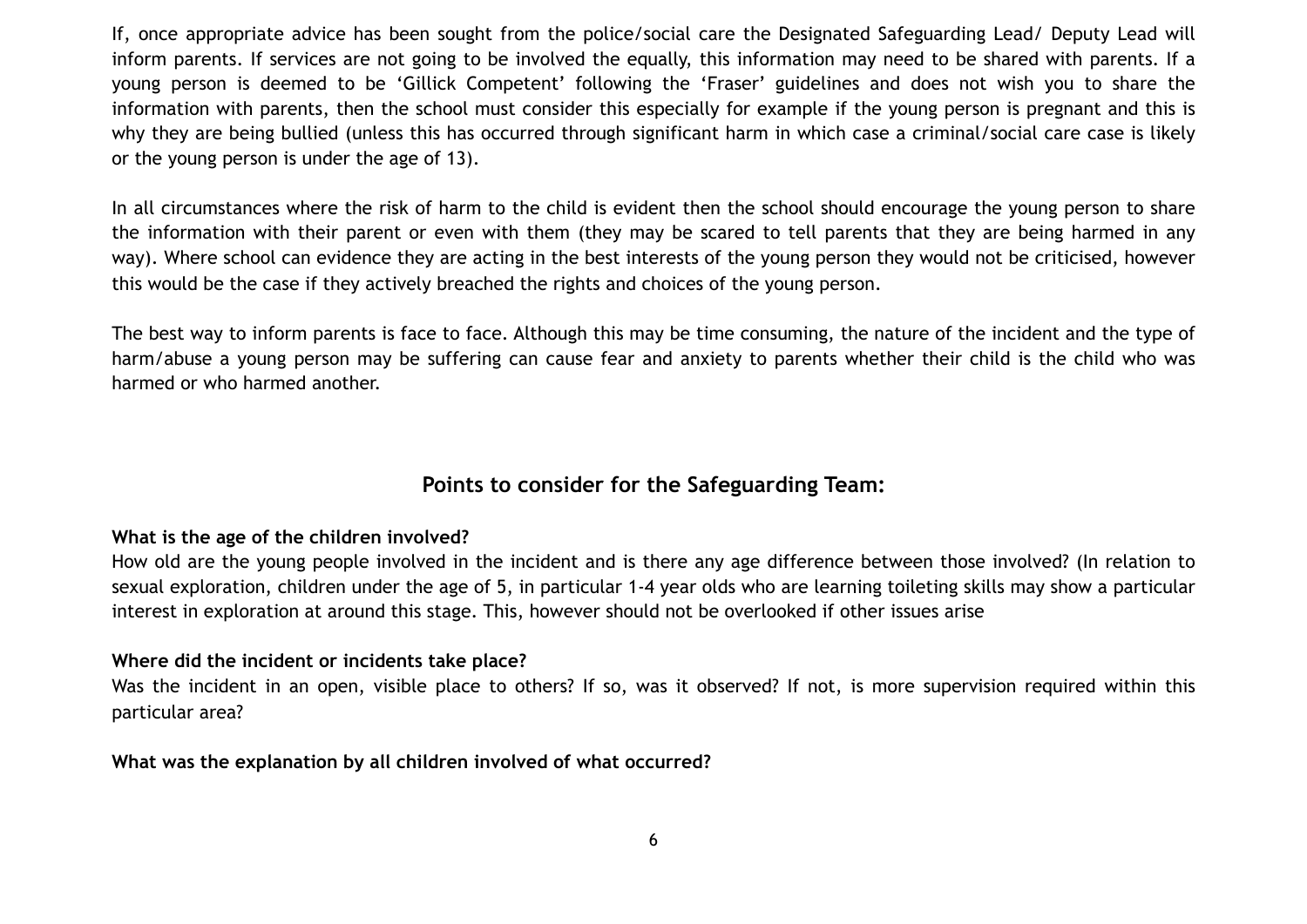Can each of the young people give the same explanation of the incident and also what is the effect on the young people involved? Is the incident seen to be bullying for example, in which case regular and repetitive? Is the version of one young person different from another and why?

#### **What is each of the children's own understanding of what occurred?**

Do the young people know/understand what they are doing? E.g. do they have knowledge of body parts, of privacy and that it is inappropriate to touch? Is the young person's explanation in relation to something they may have heard or been learning about that has prompted the behaviour? Is the behaviour deliberate and contrived? Does the young person have an understanding of the impact of their behaviour on the other person?

In dealing with an incident of this nature the answers are not always clear cut.

#### **Repetition**

Has the behaviour been repeated to an individual on more than one occasion? In the same way it must be considered has the behaviour persisted to an individual after the issue has already been discussed or dealt with and appropriately resolved?

**Next steps**Once the outcome of the incident(s) has been established it is necessary to ensure future incidents of abuse do not occur again and consider the support and intervention required for those involved.

#### **For the young person who has been harmed**

What support they require depends on the individual young person. It may be that they wish to seek counselling or one to one support via a mentor. It may also be that they feel able to deal with the incident(s) on their own or with support of family and friends. In which case it is necessary that this young person continues to be monitored and offered support should they require it in future. If the incidents are of a bullying nature, the young person may need support in improving peer groups/relationships with other young people or some restorative justice work with all those involved may be required.

Other interventions that could be considered may target a whole class or year group for example a speaker on cyber bullying, relationship abuse etc. It may be that through the continued curriculum of Personal, Social, Health Education (PSHE) and Spiritual, Moral, Social, Cultural Values (SMSC) that certain issues can be discussed and debated more frequently.If the young person feels particularly vulnerable it may be that a risk assessment can be put in place for them whilst in school so that they have someone named that they can talk to, support strategies for managing future issues and identified services to offer additional support.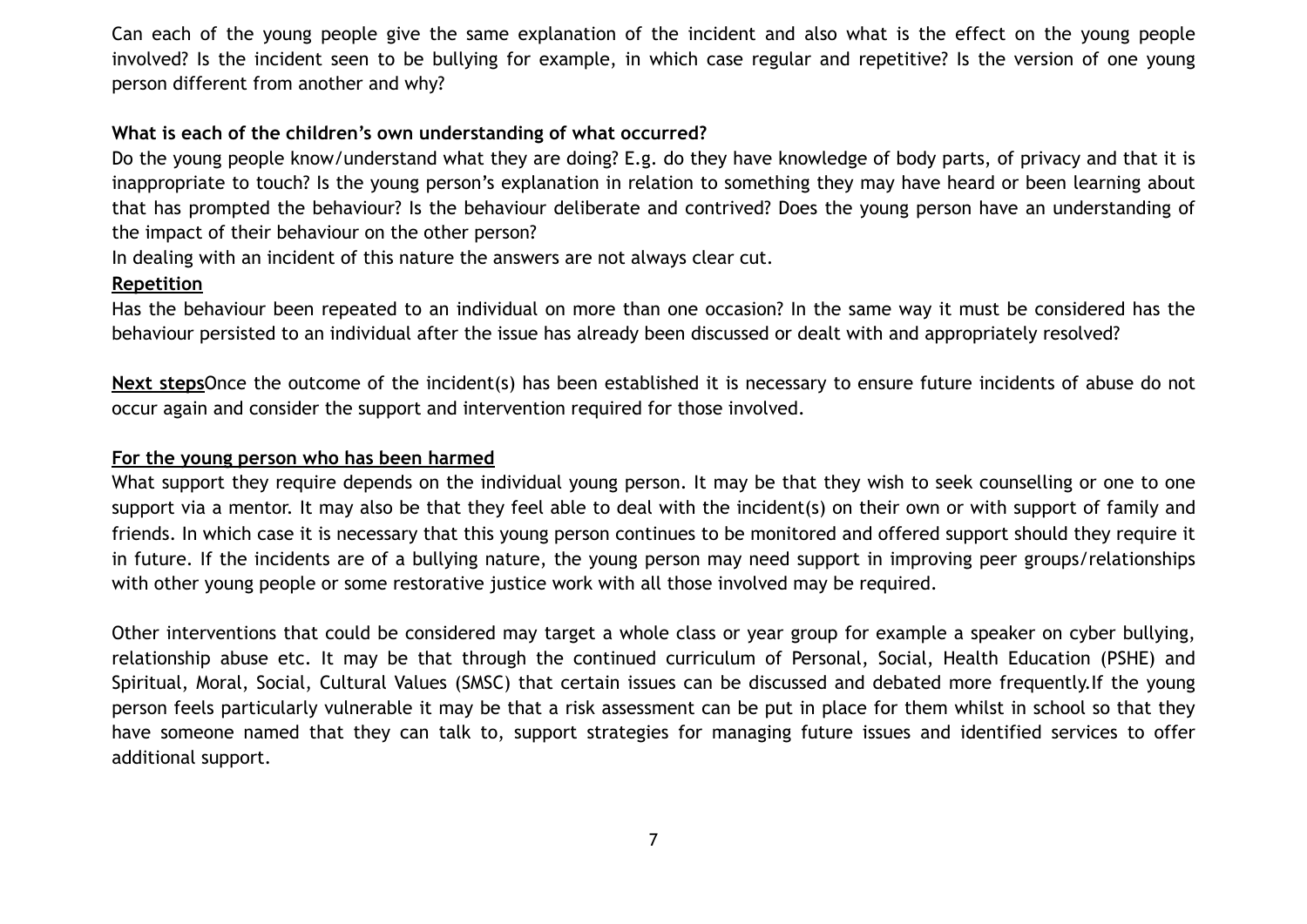#### **For the young person who has displayed harmful behaviour**

In this circumstance it is important to find out why the young person has behaved in such a way. It may be that the young person is experiencing their own difficulties and may even have been harmed themselves in a similar way. In such cases support such as one to one mentoring or counselling may also be necessary through a CAF/strengthening families/early help referral and the young person may require additional support from family members.

Once the support required to meet the individual needs of the young person has been met, it is important that the young person receives a consequence for their behaviour. This may be in the form of restorative justice e.g. making amends with the young person they have targeted if this has been some form of bullying. In the cases of sexually harmful behaviour it may be a requirement for the young person to engage in one to one work with a particular service or agency (if a crime has been committed this may be through the police or youth offending service). If there is any form of criminal investigation on-going it may be that this young person cannot be educated on site until the investigation has concluded. In which case, the young person will need to be provided with appropriate support and education whilst off site.

Even following the conclusion of any investigation the behaviour that the young person has displayed may continue to pose a risk to others in which case an individual risk assessment may be required. This should be completed via a multiagency response to ensure that the needs of the young person and the risks towards others are measured by all of those agencies involved including the young person and their parents. This may mean additional supervision of the young person or protective strategies if the young person feels at risk of engaging in further inappropriate or harmful behaviour.

The school may also choose a punishment as a consequence such as exclusion or internal exclusion/inclusion/seclusion for a period of time to allow the young person to reflect on their behaviour.

#### **After care**

It is important that following the incident the young people involved continue to feel supported and receive help even if they have stated that they are managing the incident. Sometimes the feelings of remorse, regret or unhappiness may occur at a much later stage than the incident. It is important to ensure that the young people do not engage in any further harmful behaviour towards someone else or to themselves as a way of coping (e.g. Self-harm). In which case, regular reviews with the young people following the incident(s) are imperative.